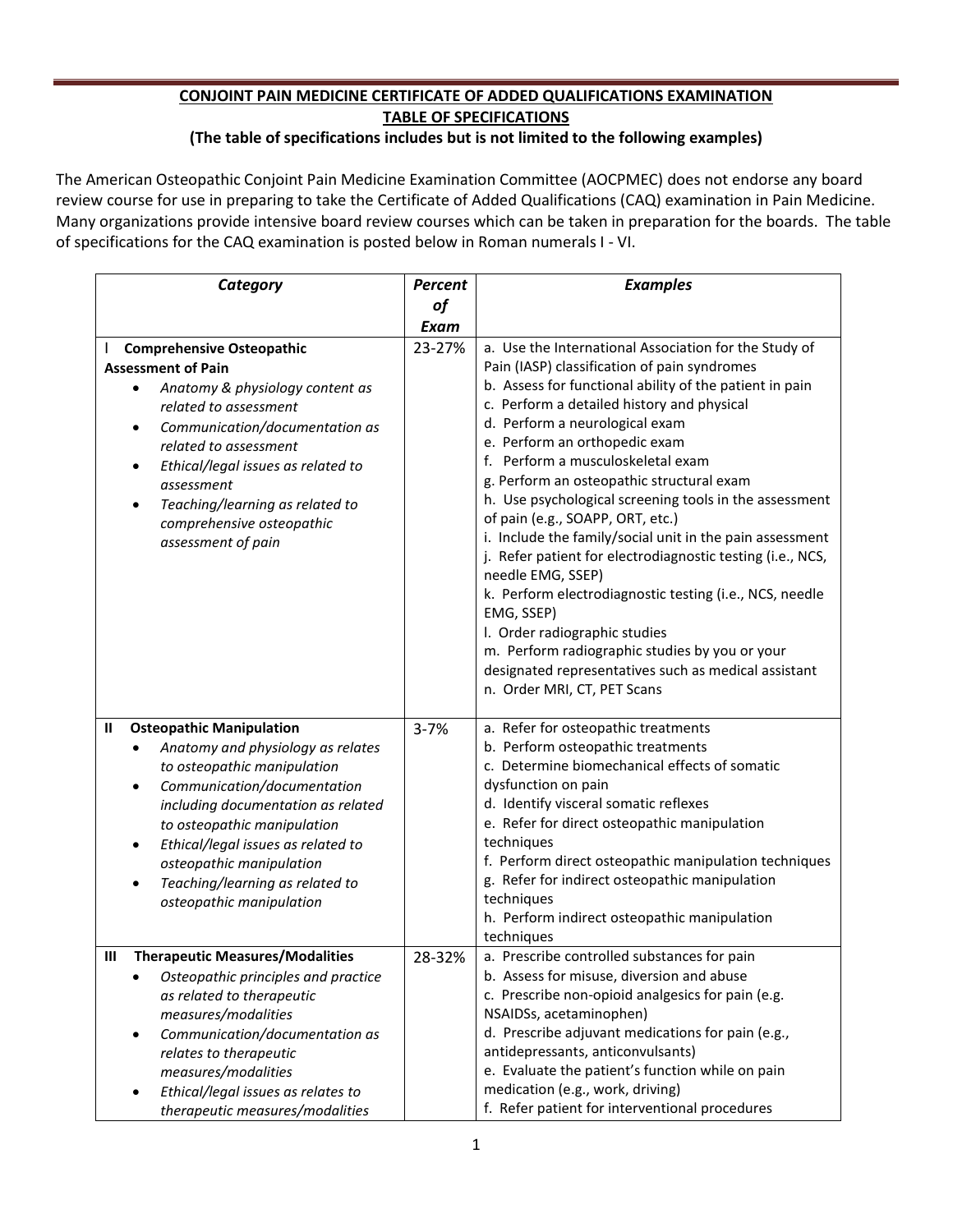| Teaching/learning as related to                                    |        | g. Perform interventional procedures<br>h. Prescribe/use medications "off-label" for the                                                                       |  |
|--------------------------------------------------------------------|--------|----------------------------------------------------------------------------------------------------------------------------------------------------------------|--|
| therapeutic measures/modalities                                    |        | treatment of pain<br>i. Treat patients with pain who have psychiatric<br>comorbidities                                                                         |  |
|                                                                    |        | j. Refer patients with pain who have psychological<br>problems to mental health specialists                                                                    |  |
|                                                                    |        | k. Refer for peripheral stimulation techniques (e.g.,<br>TENS, acupressure, acupuncture, electro-acupuncture,                                                  |  |
|                                                                    |        | vibration)<br>I. Perform peripheral stimulation techniques (e.g.,                                                                                              |  |
|                                                                    |        | TENS, acupressure, acupuncture, electro-acupuncture,<br>vibration)<br>m. Refer for trigger point injections                                                    |  |
|                                                                    |        | n. Perform trigger point injections                                                                                                                            |  |
|                                                                    |        | o. Refer for LESI-caudal, interlaminar, transforaminal<br>p. Perform LESI-caudal, interlaminar, transforaminal<br>q. Refer for CESI                            |  |
|                                                                    |        | r. Refer for thoracic ESI                                                                                                                                      |  |
|                                                                    |        | s. Refer for medial branch block with RFA<br>t. Refer for peripheral nerve blocks                                                                              |  |
|                                                                    |        | u. Perform peripheral nerve blocks                                                                                                                             |  |
|                                                                    |        | v. Refer for selective nerve blocks                                                                                                                            |  |
|                                                                    |        | w. Perform selective nerve blocks<br>x. Refer for facet block injections                                                                                       |  |
|                                                                    |        | y. Perform facet block injections                                                                                                                              |  |
|                                                                    |        | z. Refer for spinal cord stimulator placement                                                                                                                  |  |
|                                                                    |        | aa. Refer for intrathecal medication delivery system                                                                                                           |  |
|                                                                    |        | bb. Utilize fluoroscopy to perform procedures<br>cc. Utilize ultrasonography to perform procedures                                                             |  |
|                                                                    |        | dd. Refer for nerve block (e.g., sphenopalatine block)<br>ee. Refer patient to other specialties                                                               |  |
|                                                                    |        | ff. Refer patient for psycho-therapeutic treatments<br>(e.g. cognitive and behavioral therapies, integration of<br>behavioral and drug therapies, bio-feedback |  |
|                                                                    |        | techniques, sleep disorder assessment)                                                                                                                         |  |
|                                                                    |        | gg. Refer patient to rehabilitative services (e.g., PT, OT,<br>Speech Therapy)                                                                                 |  |
|                                                                    |        | hh. Refer patient to complementary and alternative<br>medicine                                                                                                 |  |
|                                                                    |        |                                                                                                                                                                |  |
| IV<br><b>Regional Pain</b>                                         | 20-24% | a. Identify and treat shoulder pain                                                                                                                            |  |
| Osteopathic principles and practice<br>as related to regional pain |        | b. Identify and treat elbow pain<br>c. Identify and treat wrist pain                                                                                           |  |
| Communication/documentation as                                     |        | d. Identify and treat hand pain                                                                                                                                |  |
| relates to regional pain                                           |        | e. Identify and treat hip pain                                                                                                                                 |  |
| Ethical/legal issues as related to                                 |        | f. Identify and treat knee pain                                                                                                                                |  |
| regional pain<br>Teaching/learning as related to                   |        | g. Identify and treat ankle pain<br>h. Identify and treat foot pain                                                                                            |  |
| regional pain                                                      |        | i Identify and treat non-migraine cranial pain                                                                                                                 |  |
|                                                                    |        | j. Identify and treat migraine pain                                                                                                                            |  |
|                                                                    |        | k. Identify and treat cervical pain                                                                                                                            |  |
|                                                                    |        | I. Identify and treat thoracic pain<br>m. Identify and treat lumbar pain                                                                                       |  |